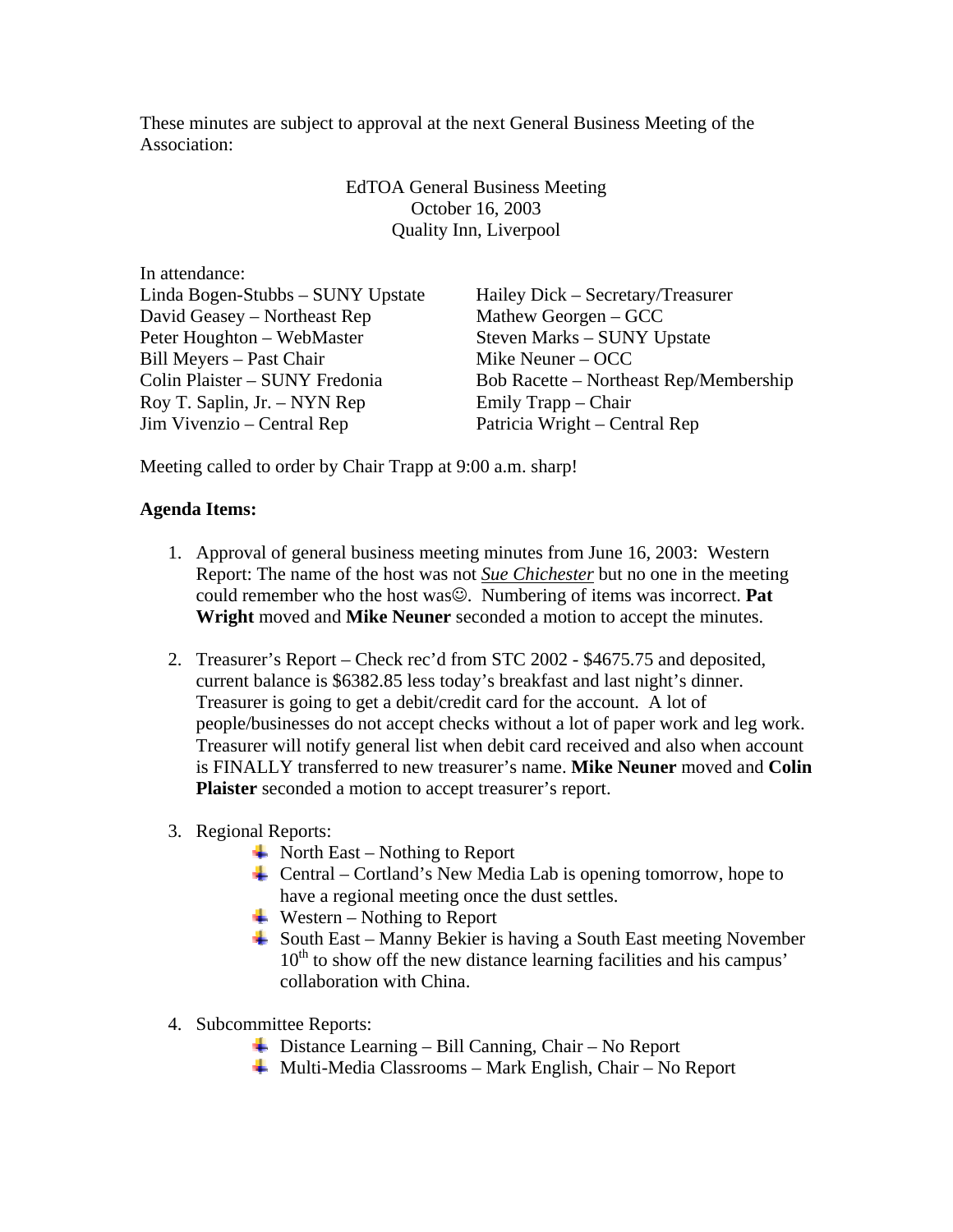- $\overline{\phantom{a}}$  Membership Committee Bob Racette, Chair Currently a committee of two, they have a lot of work to do, will contact new members but have to update the list and need to figure out how best to do this. Not sure if other two groups (TOA/COA) have specific comprehensive membership lists. The work is beginning and will continue.
- Web Page Peter Houghton, Web Master To make changes to list, contact Peter. The webmaster is keeping things up to date as they come in.
- 5. STC Report: Peter is involved in the design process of the STC 2004 Logo. Theme-"Navigating the Matrix" June  $13<sup>th</sup>$  to June  $16<sup>th</sup>$ . We are convinced that even though the theme is NOT related to the movie, the vendors are sure to use the theme for possible giveaways (sunglasses came up numerous times). Possible tri-sponsored session for Project Management. (possible professional development or maybe just a track session) SUNY Training Center is holding project management workshops currently. It was suggested that during the "networking afternoon" a session could be offered for those people who do not want to participate in the golf tournament, hiking, or boat tour. This will be brought up to the planning committee as this will cost money but it is a good idea to try and accommodate everyone.
- 6. NYN Network Update: Roy is scheduling a meeting in January and promises heat this time. Looking at a Friday in January, will keep us informed. The Provost's idea of SUNY TV is taking off. The Provost will be contacting EdTOA folks to form a workgroup for programming ideas etc. If there are things on your campus that are unique i.e. PR for the University, educational programming, bring it to the attention of the NYN. Would like to see a 24/7 operation in the near future. There will be a substantial cost for programming but the Provost has not said where the \$\$ will come from. This is the big question that needs to be answered. Contact Bill Snyder or Emily Trapp about possible ideas for programming.

## **Old Business:**

- 1. By-Laws Addendum: A question was brought up if a small number of the Association could vote to make changes to the By-Laws. According to the current by-laws a majority of those members present can vote to make changes. Discussion ensued about the proposed changes. **Peter Houghton** motioned to vote on By-Law changes; **Pat Wright** seconded motion to vote. The vote was *UNANIMOUS* to change the By-Laws to include the four chairs of the sub committees as voting members but that no member can have more than one vote. (See revised Bylaws at [http://www.edtoa.suny.edu/bylawrev.htm\)](http://www.edtoa.suny.edu/bylawrev.htm)
- 2. State Contract Update: Emily wrote back to Linda Holcomb to thank her for writing about the state contracts and getting them out to the community. Executive Order 127: State Procurement Disclosure: basically this executive order